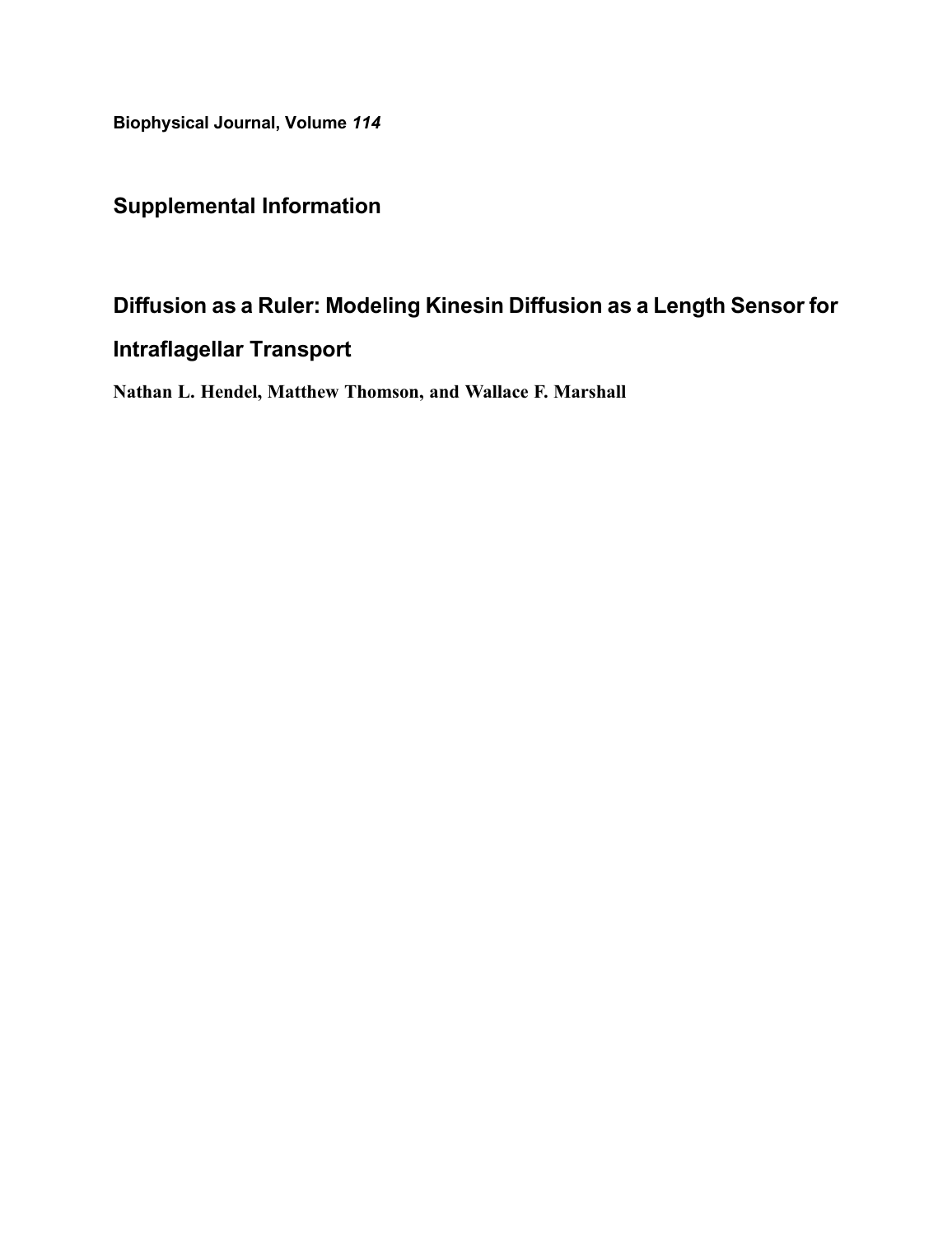#### **TRANSITION MATRIX MODEL**

Here we seek a more abstract model that can be analyzed mathematically to yield a more intuitive understanding of why the model works the way it does. To this end, we modeled the flagellum as a column vector  $N(t)$ , with each element in the vector representing the number of motors at that location processing along the flagellum at time t. We then extended that vector to twice the length of the flagellum, with each element in the second half representing the number of motors diffusing at the corresponding location. Finally, we extended the vector by one element to represent the number of motors in the base. We can then represent the dynamics of the entire system using a stochastic matrix M such that  $M^*N(t) = N(t+1)$ .

Supplemental figure 1A shows an example transition matrix M representing the dynamics of a flagellum of length 4. To construct M, we need to consider several constraints. First, the number of motors in the system must be conserved, so the sum of the elements in the state vector N(t) must remain constant throughout all t. The columns can be thought of as the spread of a point source after one time step. Specifically, if the value of the state vector component at position j at time t is  $n_i$ , the transition matrix will redistribute those  $n_i$  motors into a new distribution, governed by the values in M. Since every motor needs to end up in some position (given conservation of total motor number), the entries in the whole column must sum to 1. The condition that each column in M must sum to 1 defines M as a left stochastic matrix. This property of the matrix will help us later determine the steady state of the system and solve the length control problem.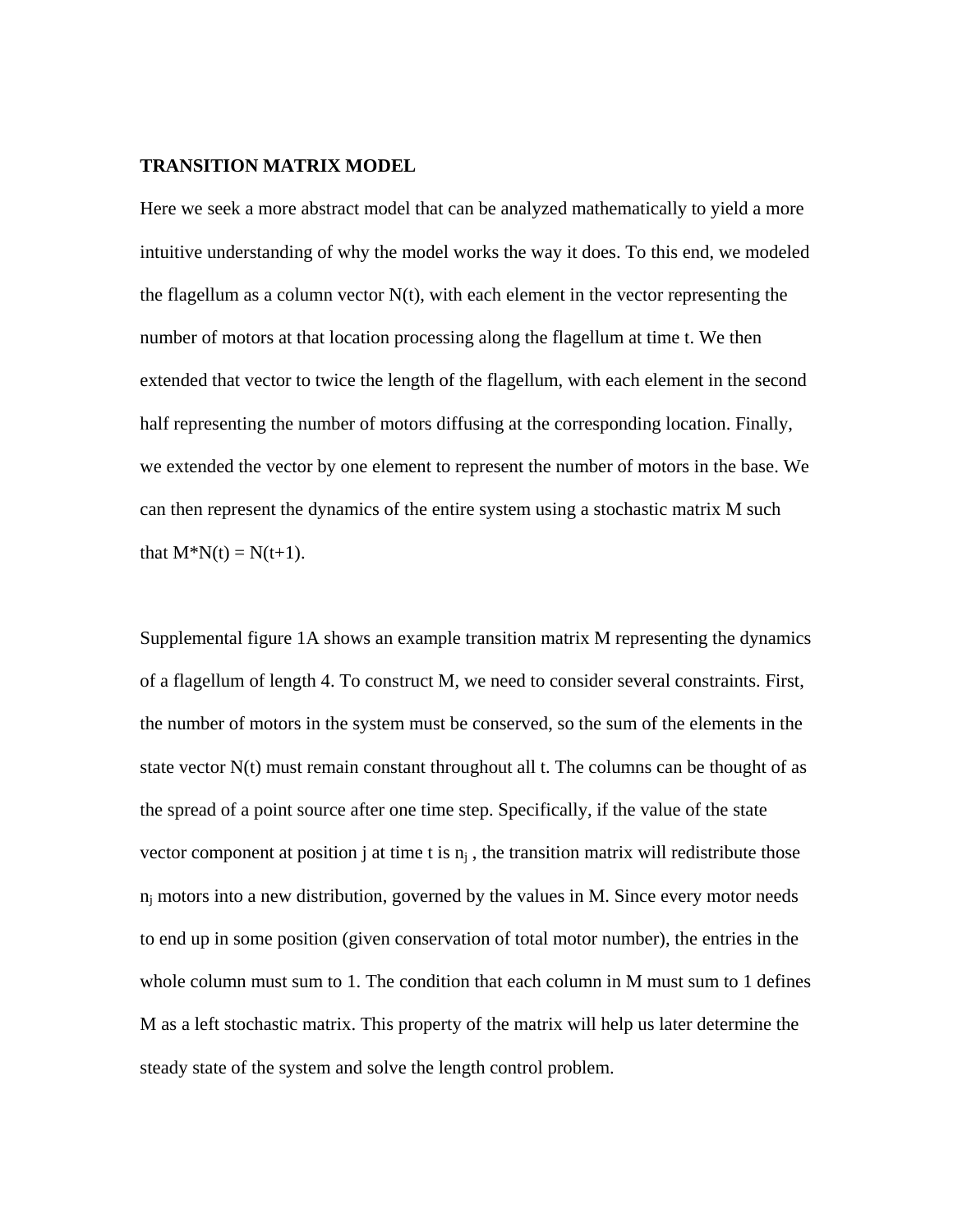Second, the matrix must simulate active transport for the top half of the state vector, diffusion for the bottom half, and absorption/recruitment to send motors from the bottom value to the top value. Since we constructed the state vector such that the first L values represent bound (i.e. transporting) motors, the top left quadrant of the transition matrix M will represent the active transport dynamics. Active transport is simply moving some percent of motors one unit forward and keeping the remaining motors at their current position at each time step, so the active transport quadrant of the matrix will have positive values on the diagonal and one position under the diagonal.

The diffusion region of the transition matrix must apply to motors that have moved past position L in the state vector. This means that the lower right quadrant of the transition matrix M must simulate the dynamics of diffusion. We can incorporate the random walk nature of diffusion into this matrix by stating that the probability of staying in the same position is high, and the position of moving one position to either side is low. This simulates the Gaussian spread of a diffusing point source after a small time (we keep the time small so there is a negligible chance of diffusion two units away).

Notice that the first column incorporates the reflecting boundary condition that motors cannot go past the tip, so the odds of staying at the tip are the odds of not moving anywhere (here 0.98) plus the odds of moving past the tip and bouncing off (here 0.01). Also note that the way our state vector is constructed, motors diffusing in the direction of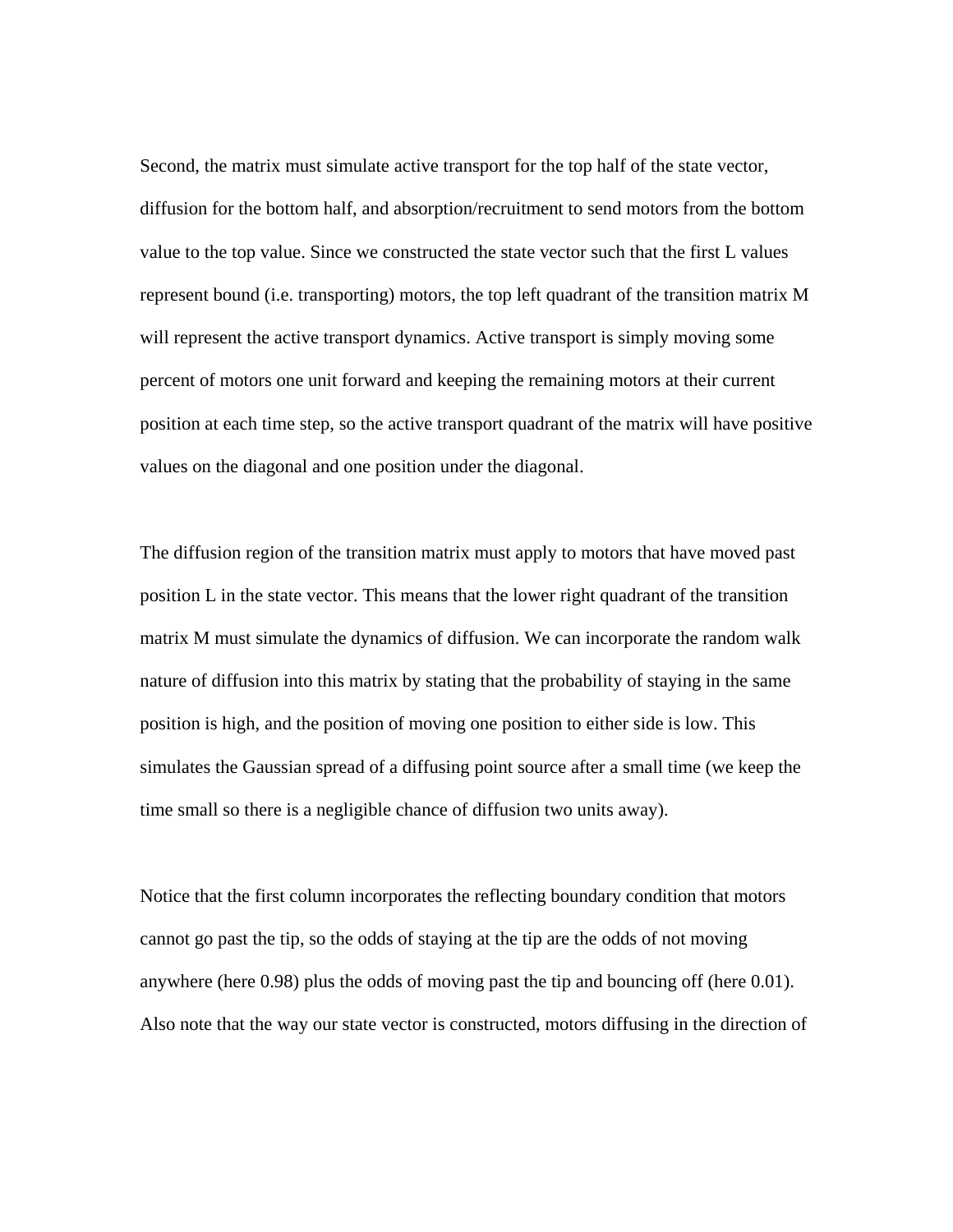the base are going down the state vector towards lower rows. This matches the order in which vector elements representing diffusing kinesins are specific in the state vector

With the aforementioned elements of M specified, we are able to represent how the motors can actively transport to the tip, unbind, diffuse back to the base, and absorb at the base so that motors enter the inactive pool. We still need to add the final element of our dynamics into the matrix: injection. A simple way to do this is to assume that at each time step, the base sends p percent of the motors in the base back to the flagellum for active transport. This means that 1-p represents the proportion of motors that stay in the base. Such an assumption is a simplified representation of the quasi-periodic avalanching process, and may need to be relaxed in future simulations. The last column in M represents the spread of motors that were previously at the base. To incorporate avalanching and recruitment into this column, we simply make the column [p 0 0 ... 0 0 1-p]<sup>T</sup>, where p is the probability of a motor being injected.

Now all the columns in the matrix sum to 1, so the condition for being a stochastic matrix are satisfied. The probability of different states evolves in a strictly deterministic manner determined by successive matrix multiplications. For example, if the diffusion half of the state vector is  $[0 1 0 0]$ <sup>T</sup>, applying M will result in a new state vector whose elements are real numbers in the range 0 to 1 that represent the probability of a motor occupying that position in the state vector. This makes sense physically in the assumption that there are a large number of motors in the system, and since the number is on the order of 200 motors, this is a reasonable approximation.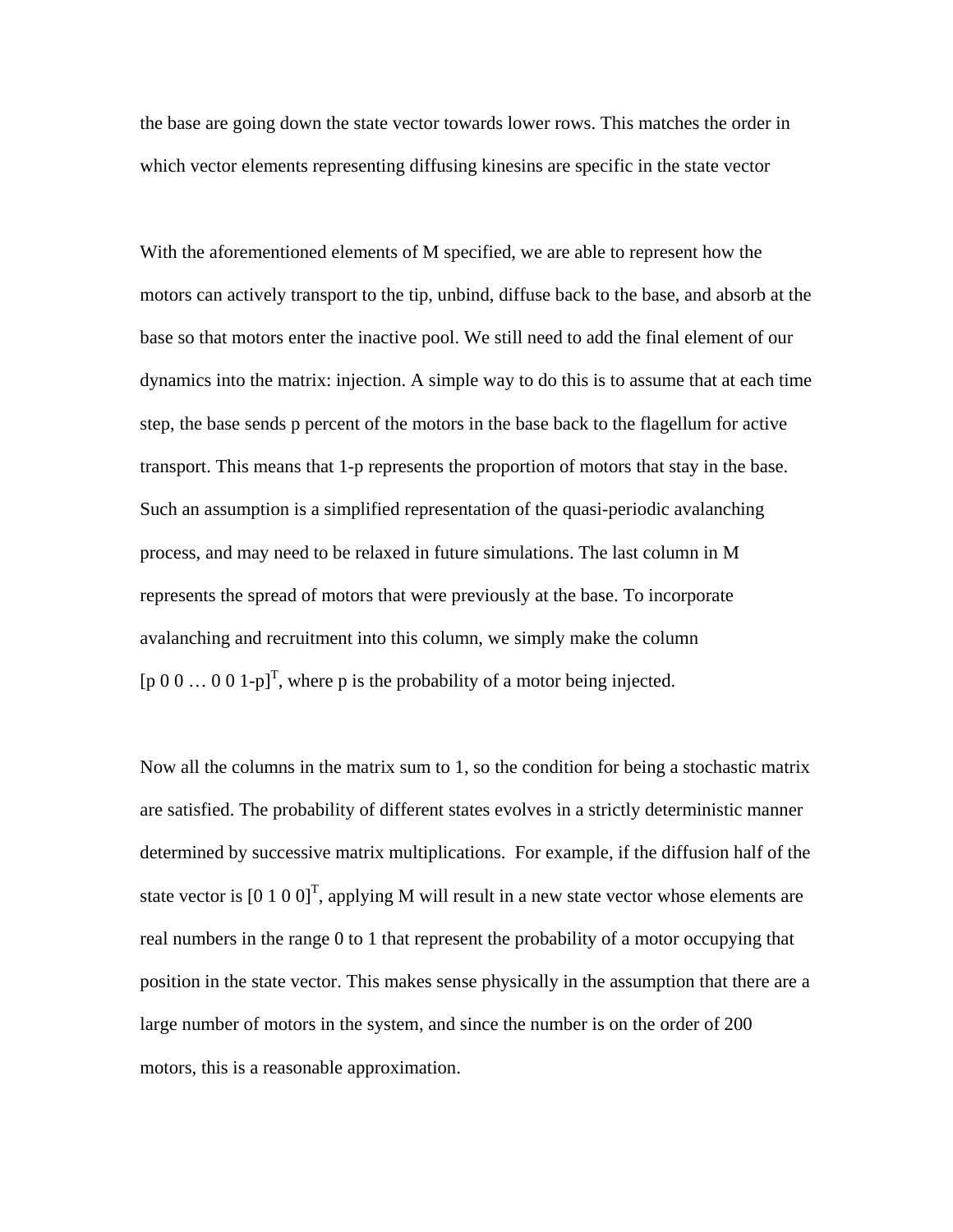One limitation of this construction of the transition matrix is that it assumes a constant flagellum length. The length determines the size of the matrix, so to simulate length dynamics over time, we would need to continuously alter the size of the matrix. To avoid this inconvenience, we can instead directly calculate the steady state behavior as a function of flagellar length. The steady state solution  $N_{ss}$  must satisfy  $M*N_{ss} = N_{ss}$ , so  $N_{ss}$  is an eigenvector of M with eigenvalue 1. The Perron-Frobenius theorem states that the largest magnitude eigenvalue of stochastic, nonnegative, and irreducible matrix is always simple and equal to 1. Our motor transition matrix is stochastic (i.e. Markov) because the columns each sum to 1. It is nonnegative because all values are greater than or equal to zero. Finally, it is irreducible because each node has a path to get to every other node after some number of time steps. For example, a motor in the middle of active transport has a path leading through every subsequent active transport node, then it connects to a diffusion node, and each diffusion node is connected to a subsequent diffusion node, the last one connects to the base node, which connects to the first active transport node. This means we can apply the Perron-Frobenius theorem for nonnegative irreducible matrices to this stochastic matrix, proving that the eigenvalue of 1 always exists and is unique, and corresponds to a principal eigenvector corresponding to the steady state number distribution ( $N_{SS}$  in our example). This also means that the system is robust, and all sizes of the matrix M will yield a steady state solution. Because all other eigenvalues must have magnitudes less than 1, the corresponding eigenvectors will decay in any superposition state, so the same steady state solution will always be attained regardless of initial state. No change to the numerical values of the parameters in the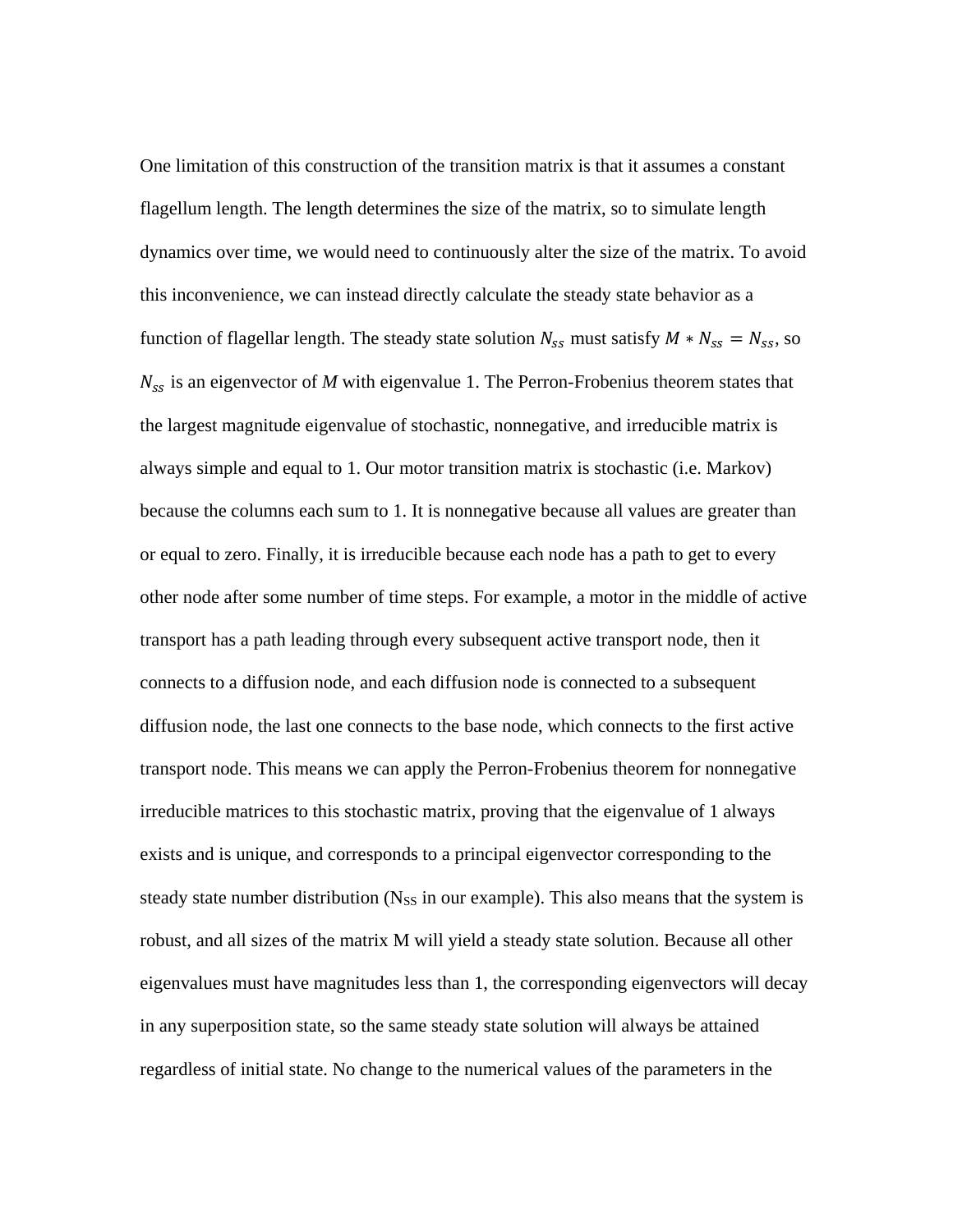model will cause the matrix M to violate the conditions of the Perron-Frobenius theorem, hence there will always be a unique steady state no matter how the parameters are altered. This property of stable length control is a robust feature of the system.

This method represents IFT in a flagellum at any fixed length, which determines the size of the state vector and transition matrix. The flagellum grows when motors with cargo reach the tip, and shrinks through a constant, length-independent decay. When the number of motors arriving at the tip times the growth per motor equals the decay in some time interval, the net length change will be zero. Since motors in active transport move at a constant rate, the number of motors injected into active transport is the only factor that controls the number arriving at the tip per second. This value can be expressed as the number of motors in the base multiplied by *p,* the fraction of motors in the base that get injected into active transport. We can therefore define the critical rate of motors that must arrive at the tip to maintain a steady state length as  $G = d/(\delta L * p)$ , where *d* is the decay rate and  $\delta L$  is the growth increment when a single motor reaches the tip. The value of the steady state number density vector  $N_{SS}$  in position (2L+1) is the number of motors at the base. This means that when  $N_{SS}(2L+1) > G$ , there are enough motors at the tip that the flagellum will grow. If  $N_{SS}(2L+1) < G$ , there are too few motors to counteract the decay, so the flagellum will shrink. This means that when  $N_{SS}(2L+1) = G$ , the growth factor from motors at the tip perfectly cancels the decay rate. Therefore, when  $N_{SS}(2L+1) = G$ , the matrix is the right size to encode a flagellum that reaches steady state length.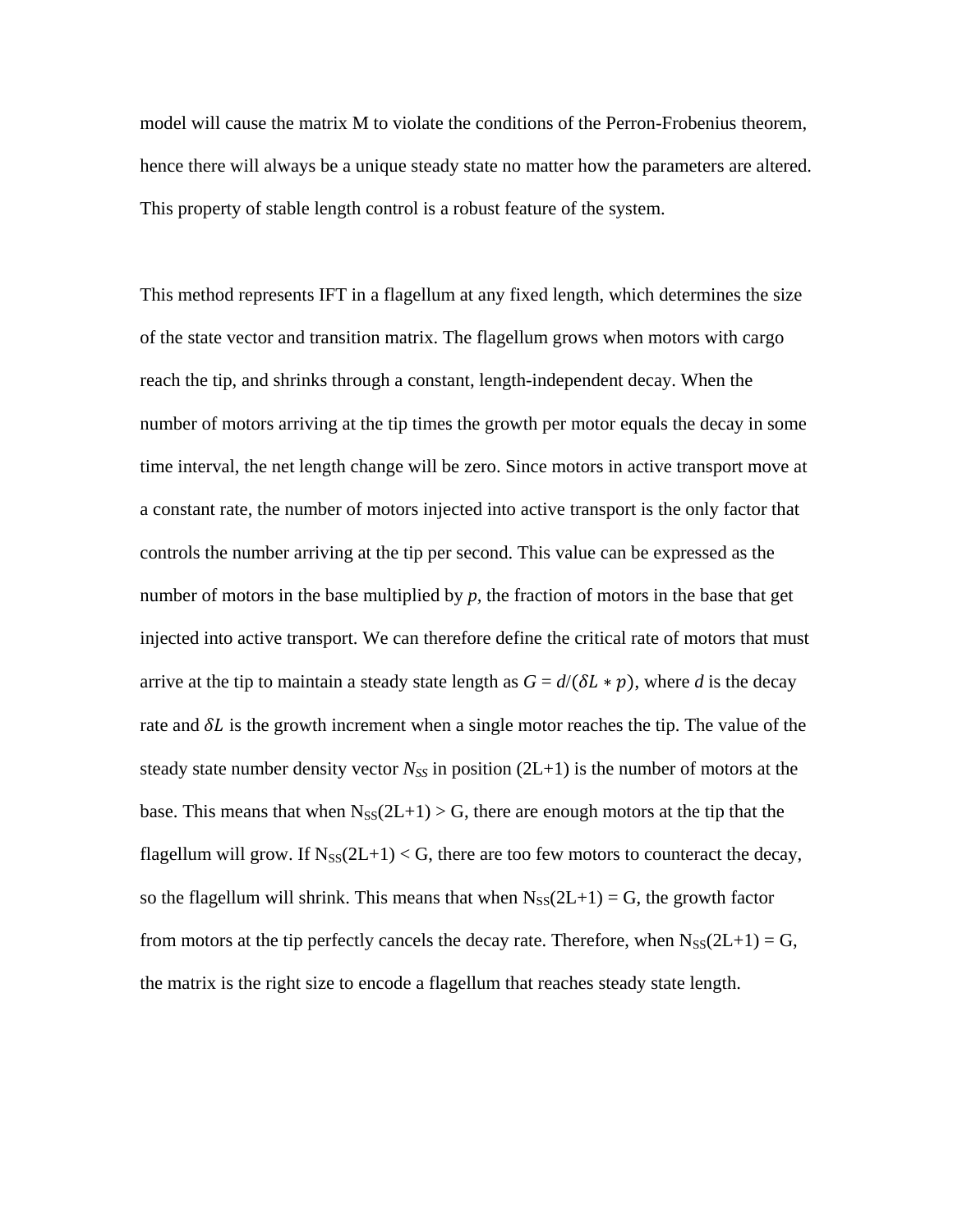We can find this matrix by creating transition matrices corresponding to a range of lengths, finding each matrix's principle eigenvalue, and examining the value of the corresponding eigenvector at position (2L+1). Supplemental figure 1B shows the values at this position as a function of L. The horizontal line represents the value of G given by the default parameters in the agent-based model. The matrix that intersects the line at G is the one with the steady state length. The difference between this steady state length and the result from the agent-based model may be explained by the different implementation of avalanching between the models. Note the inverse relationship between injection rate and flagellar length, matching experimental results (16). A possible future direction for this model is making the separation between elements in the matrix correspond to a smaller unit of length, or perhaps a continuous differential equation, allowing us to precisely predict final length. The equilibrium here is stable, reiterating the point that the length would modulate until it reaches steady state. It also means that this system is robust, because any parameter adjustment would retain the stable equilibrium. This model also predicts that the gradient of diffusing motors is linear (Supp. fig. S1C), like in the agent-based model. The benefit of the matrix model in addition to the agent-based model is that it provides an intermediate level of scale that proves stability and robustness, and that it is efficient to vary biochemical parameters and find the steady state solution.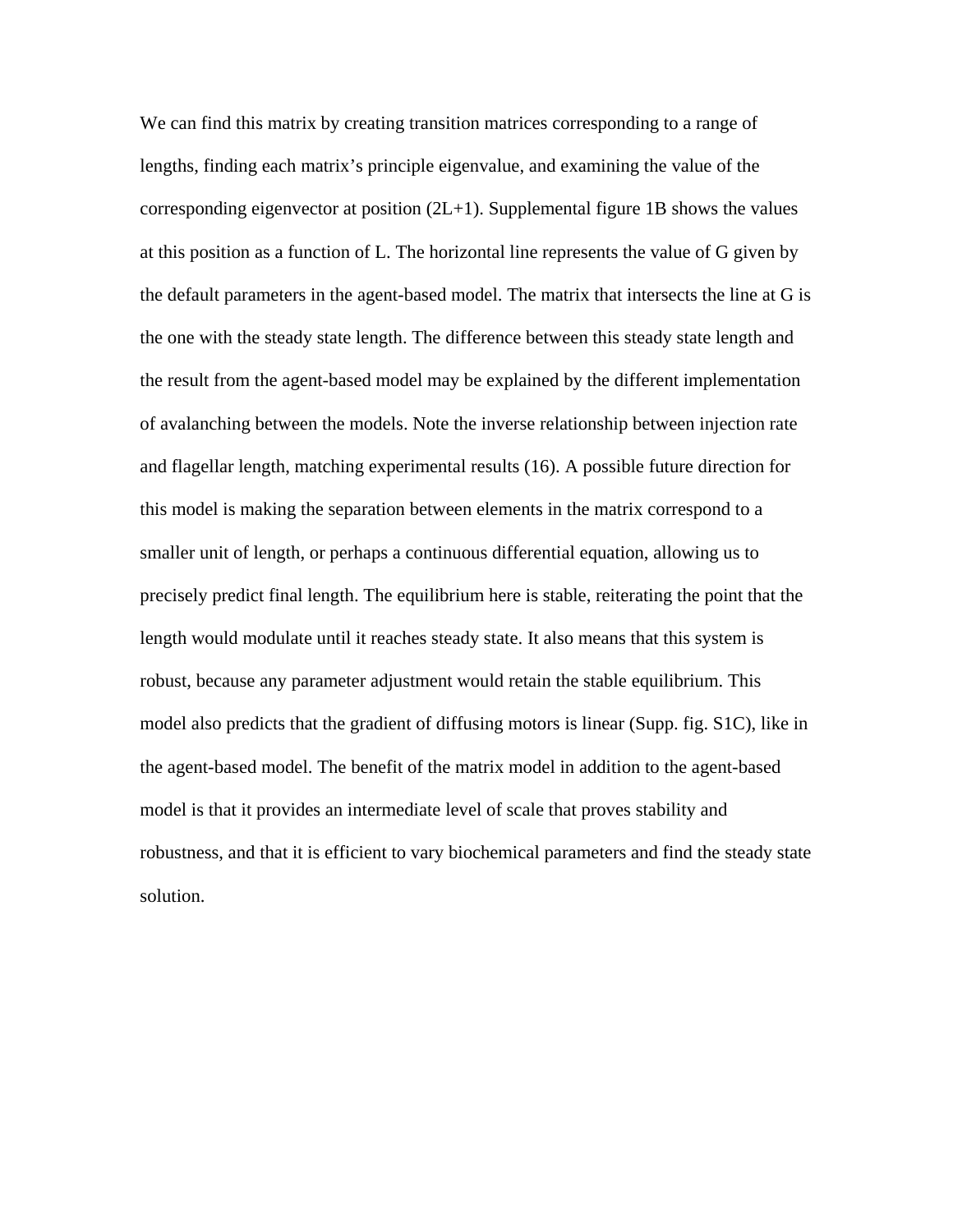

#### **Supplemental figure S1. Markov matrix model**

(A) Example of a transition matrix, here with length 4, active transport rate of 0.1, diffusion spread of 0.1, and injection rate of 0.2. The relative sizes of the active transport rate and diffusion rate are roughly equal to the biological parameters used in the agentbased model, but the injection rate is simplified to a length-independent proportion. Based on the active transport and diffusion parameters, this matrix advances a state vector forward in time by 0.05 seconds. (B) Steady-state injection rate as a function of